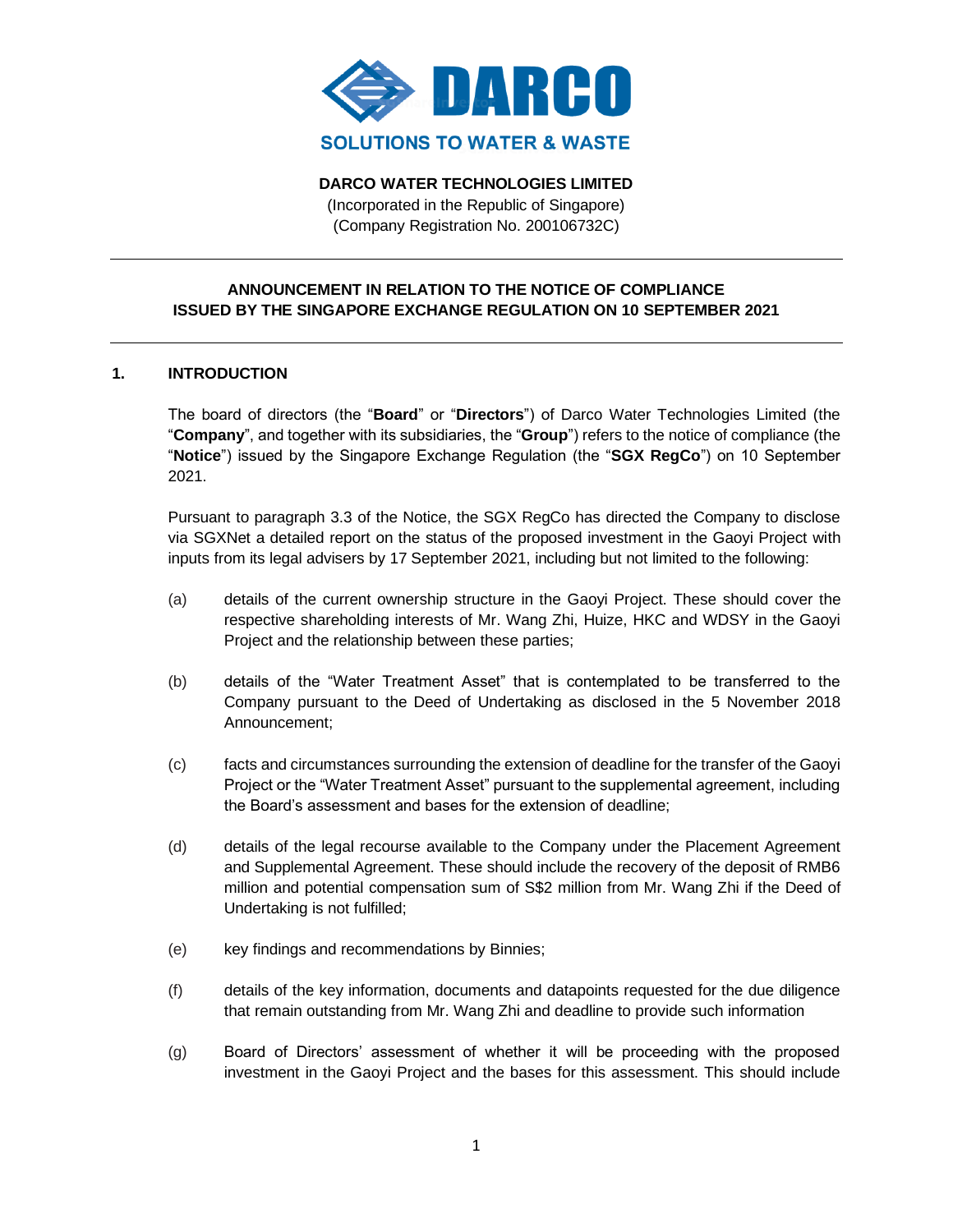

any concerns that were highlighted to the Board to reject the Gaoyi Project and the key findings and recommendations by Binnies; and

(h) Board of Directors' assessment of (i) the timeline; and (ii) information required, for a definitive conclusion to be made on the Gaoyi Project in order for the Company to secure the legal recourse in relation to paragraph (d) above.

*Unless otherwise defined, all terms and references used herein shall bear the same meanings ascribed to them in the Notice.*

# **2. DETAILS OF THE CURRENT OWNERSHIP STRUCTURE IN THE GAOYI PROJECT**

Based on representations previously provided to the Company by Mr. Wang Zhi, as well as independent public searches performed on the instructions of the Company on 12 June 2021 by the Companies' Chinese lawyers, Morgan, Lewis & Bockius LLP (Shanghai), the ownership structure in the Gaoyi Project is as follows:



According to Mr. Wang Zhi and as stated in the copy of the concession agreement dated 19 April 2018 that was provided to the Company, the concession rights had been granted to Huize (Gaoyi) Wastewater Treatment Co. Ltd. The intention is for the Company to acquire Pan Asia International (Qingzhou) Co Ltd. (referred to in the above structure chart as the Target Company) conditional upon, among others, satisfactory legal, financial and technical due diligence. After which, Mr. Wang Zhi would restructure Huize (Gaoyi) Wastewater Treatment Co. Ltd such that Wode Siyuan Group Co. Ltd would be bought out completely in accordance with the terms of the LOI and subject to the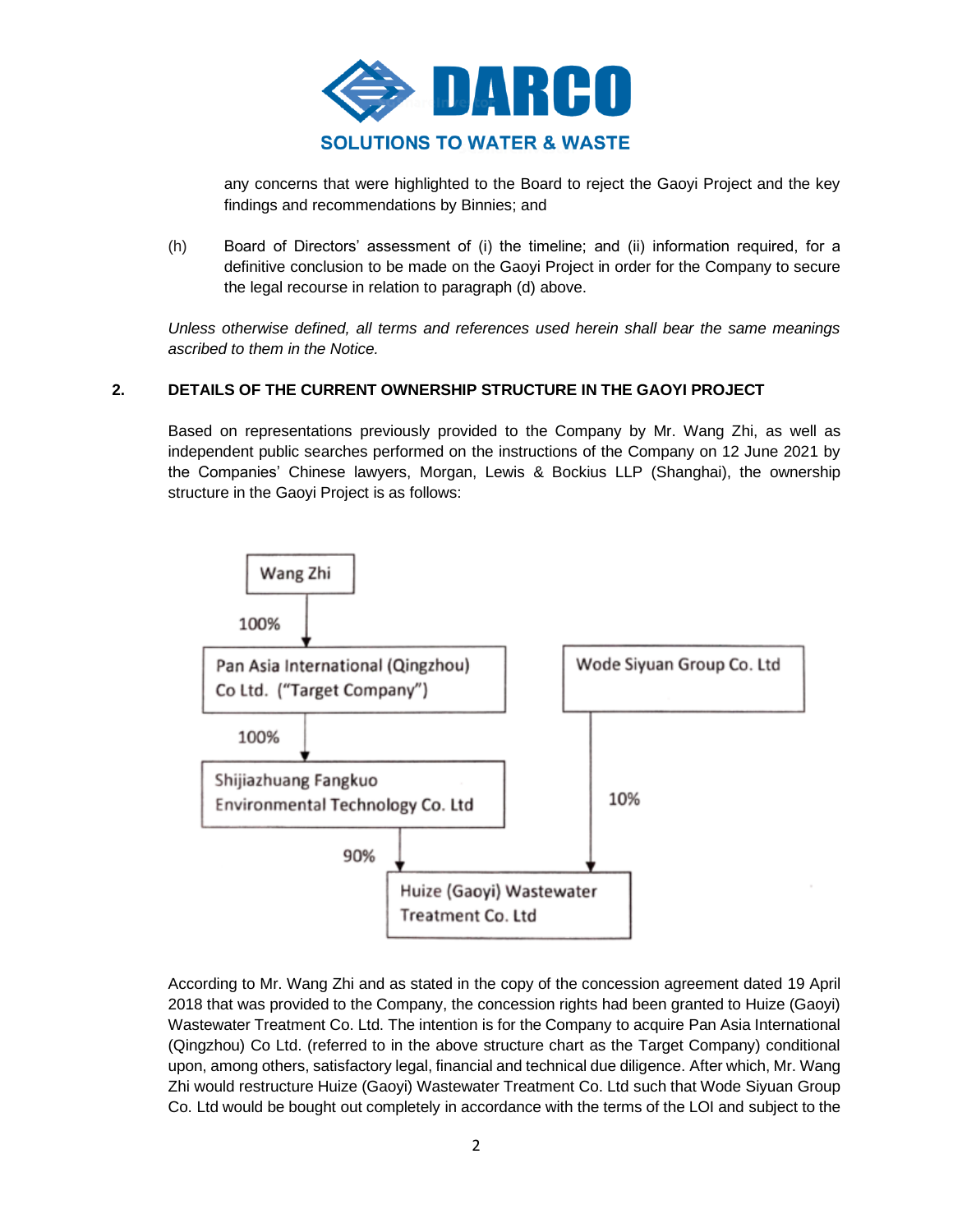

terms of the relevant Share Purchase Agreement. For the avoidance of doubt, the terms of the relevant Share Purchase Agreement is yet to be finalised. The Company, with its ownership in Pan Asia International (Qingzhou) Co Ltd, would then wholly own the subsidiary Huize (Gaoyi) Wastewater Treatment Co Ltd.

# **3. DETAILS OF THE "WATER TREATMENT ASSET"**

Pursuant to the terms of the Placement Agreement and the Deed of Undertaking, Mr. Wang Zhi had undertaken to procure the transfer to the Company of a "Water Treatment Asset" within 24 months from the completion date of the Placement Agreement.

The "Water Treatment Asset" contemplated to be transferred to the Company (originally by 23 March 2020) pursuant to the Deed of Undertaking as disclosed in the Company's announcement on 5 November 2018 is, pursuant to the non-binding letter of intent that was signed in respect of the Gaoyi Project (the "**LOI**"), the Gaoyi Project, subject to further terms and conditions as set out in the Company's announcements on 23 October 2017 and 5 November 2018.

The salient terms of the Deed of Undertaking (as disclosed in Company's announcement on 23 October 2017) are, *inter alia*, as follows:

- A. the Water Treatment Asset shall have a project internal rate of return of not less than 12% during its operational lifespan based on the concession granted by relevant government authorities; and
- B. the Water Treatment Asset shall be of a value not less than Renminbi 80,000,000.

The salient terms of the LOI (as disclosed in the Company's announcements on 5 November 2018 and 9 September 2019) are (subject to entry into the final definitive agreement(s), *inter alia*, as follows:

- (i) Mr. Wang Zhi will transfer 100% of his equity interest in the Gaoyi Project to the Company;
- (ii) the total consideration for the proposed investment of 100% equity interest in the Gaoyi Project was Renminbi 60 million;
- (iii) the Company was to pay to Mr. Wang Zhi a sum of Renminbi 6,000,000 as deposit;
- (iv) the Company and Mr. Wang Zhi were to negotiate the detailed terms of the proposed investment in the Gaoyi Project and enter into a legally binding document in relation thereto; and
- (v) completion of the proposed investment in the Gaoyi Project will be subject to the satisfaction of certain conditions precedent including satisfactory due diligence findings by the Company.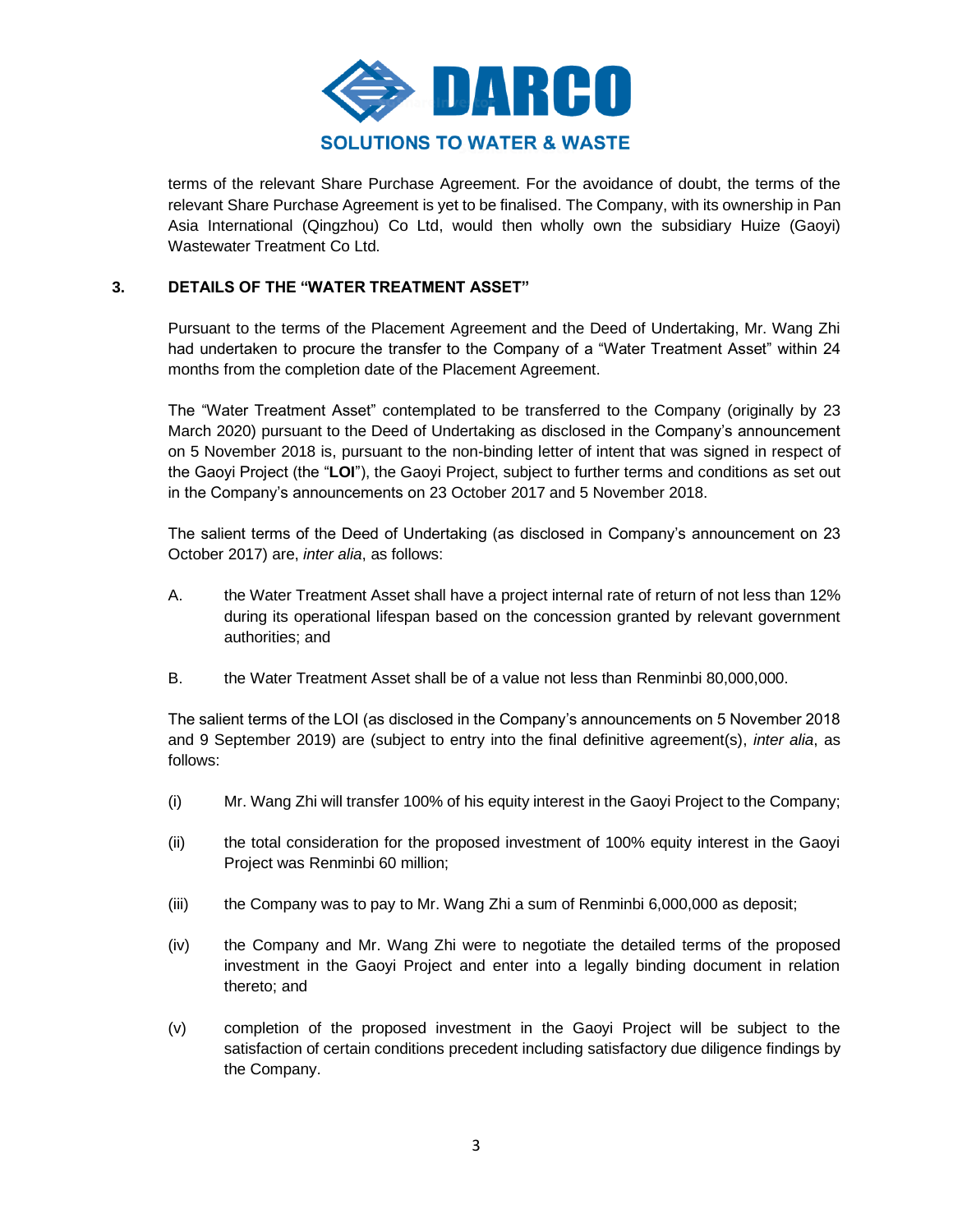

Pursuant to the Supplemental Agreement and the Supplemental Deed, each dated 9 September 2019, the Company and Mr. Wang Zhi agreed to extend the deadline for the transfer of the Gaoyi Project to 23 March 2022 and, in the event that the Gaoyi Project was determined unsuitable by the Company:

- 1. Mr Wang Zhi shall, as soon as practicable offer to the Company an Alternative Water Treatment Asset (the "**AWTA**") which satisfies the following conditions:
	- (a) subject to the Company's funding capabilities and its available financial resources at the relevant time, the AWTA shall have a value of Renminbi 60 million or lower; and
	- (b) the Company being satisfied that the project in respect of the AWTA shall have a projected internal rate of return of at least 12.0%.
- 2. Both parties shall terminate the non-binding LOI that was signed in respect of the Gaoyi Project; and
- 3. Mr Wang Zhi shall immediately return to the Company the deposit of Renminbi 6,000,000 that the Company had paid to him.

# **4. FACTS AND CIRCUMSTANCES SURROUNDING THE EXTENSION OF DEADLINE FOR THE TRANSFER OF THE GAOYI PROJECT OR THE "WATER TREATMENT ASSET", INCLUDING THE BOARD'S ASSESSMENT AND BASES FOR THE EXTENSION OF DEADLINE**

The Board's decision to seek an extension of the deadline for the transfer of the Gaoyi Project or the Water Treatment Asset has previously been set out in the Company's announcements dated 9 September 2019 and 17 September 2019. To summarise, the Company had agreed to such extension of deadline after taking into account, among others, the following facts and factors:-

- (a) as set out in the Company's announcement dated 13 August 2019 in respect of the unaudited financial statements for the half year ended 30 June 2019 (the "**HY2019 Announcement**"), out of the Group's cash and bank balances of approximately S\$21.9 million as at 30 June 2019, approximately S\$14.5 million is maintained at the Group's subsidiaries for their working capital to run daily operations;
- (b) the Group had then ventured into Vietnam, being the new market for its investment portfolio of building and maintaining water treatment systems. As set out in the HY2019 Announcement, the Company intended to continue to execute those projects in the 12 months following. The Company had therefore then anticipated that it would need to utilise all or a part of the then available cash and bank balances for the foregoing purpose as it deemed necessary;
- (c) the indicative consideration for the proposed investment of 100% equity interest in the Gaoyi Project was Renminbi 60.0 million (subject to entry into the final definitive agreement(s)).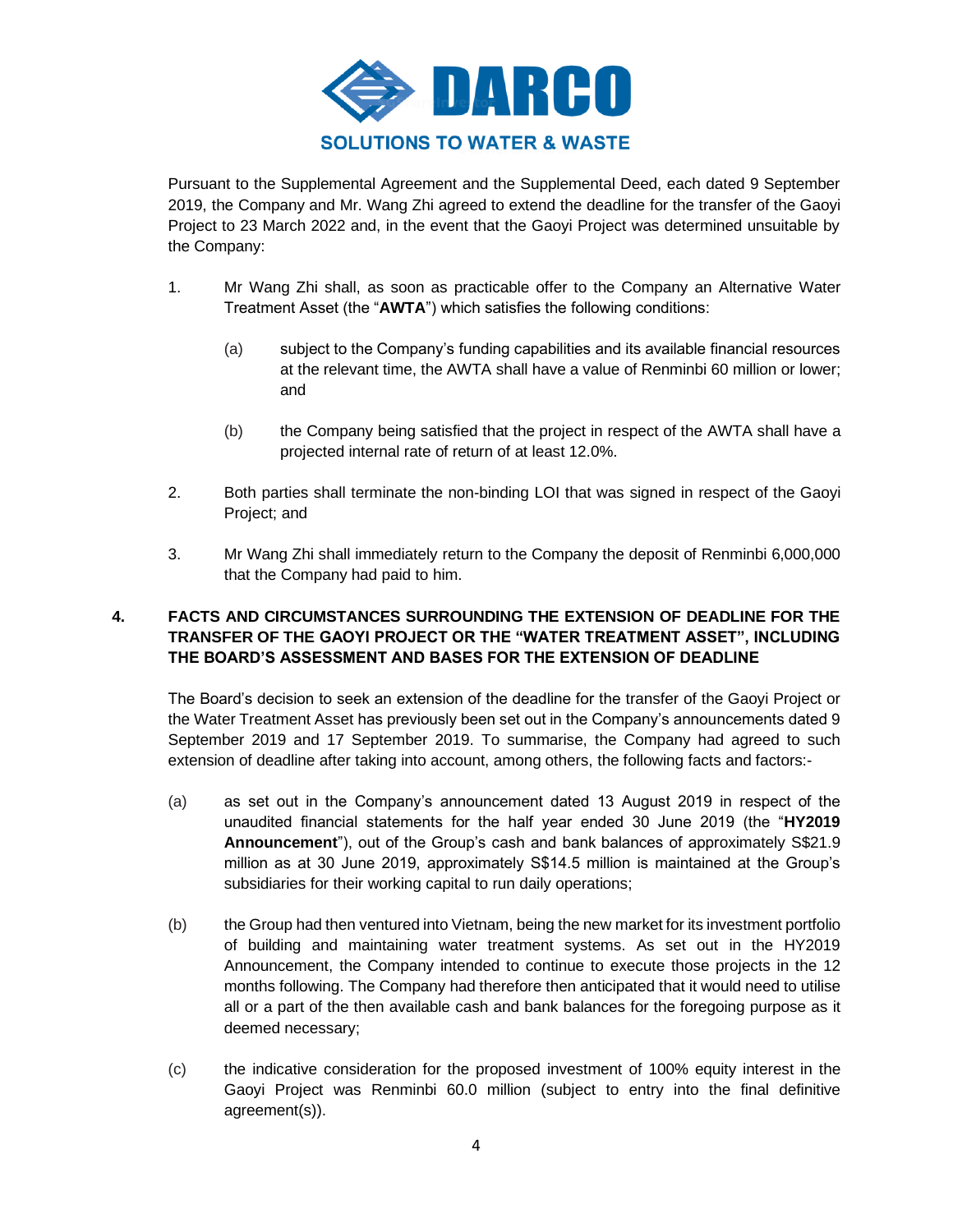

The Company wishes to state that the decision to seek such an extension was first posited by the Company's former Chief Executive Officer, Mr. Poh Kok Hong, who informed the Board on 20 August 2019 that the financial situation of the Company would not allow it to support both the projects it had in Vietnam as well as the acquisition of the Gaoyi Project. In the same e-mail, Mr. Poh recommended the Company to postpone the Gaoyi Project since it was in the Company's interest to maintain the Gaoyi Project as a prospective acquisition target to expand its portfolio of projects.

The Board having considered the Company's finances, agreed that it would not be acting in good faith if the Company proceeded with technical due diligence for the Gaoyi Project without first securing funds for the acquisition of the Gaoyi Project (or such other Water Treatment Asset as may be identified). At the same time, the Board was of the view that the Gaoyi Project, if determined to be suitable for acquisition, would potentially contribute significantly to the financial performance of the Group based on the internal rate of return promised and would further bring strategic value to the Group in its expansion plans and future business.

Accordingly, an extension of the deadline for the acquisition and transfer of the Water Treatment Asset would allow the Company more time to source for appropriate financing options to fund the payment of the consideration for the acquisition of the Gaoyi Project (or such other Water Treatment Asset as may be identified) while keeping such project in the Company's portfolio pipeline.

Thereafter, Mr Poh was tasked by the Board to negotiate the requisite postponement of the investment into the Gaoyi Project with Mr. Wang Zhi. Mr. Poh subsequently reported to the Board that he had reached an agreement with Mr. Wang Zhi to postpone the deadline for the investment into the Gaoyi Project until 23 March 2022. The terms of the postponement are set out in the Company's announcements dated 9 September 2019 and 17 September 2019.

For completeness, the Company wishes to restate the following, which had been previously disclosed in the Company's announcement on 17 September 2019 and the annual report of the Company for the financial year ended 31 December 2019:

- (i) technical due diligence by the Company should only commence after the Gaoyi Project starts commercial operation. For the Gaoyi Project to start commercial operation, it would take approximately 40 to 50 days after refurbishment of the Gaoyi Plant has been completed. Technical due diligence would require between 90 days and 120 days to complete. After technical due diligence has been completed, the Company would then have to commission a valuation of the Gaoyi Project and complete its legal, financial and technical due diligence; and
- (ii) based on the timeline required to undertake and complete the technical, environmental, legal and financial due diligence on the Gaoyi Project and the fact that due diligence can only be meaningfully undertaken when the Gaoyi Project is in full commercial operation, the fact that the Gaoyi Project was only in full commercial operation in January 2020 (as indicated to the Company) would have required an extension of time from the original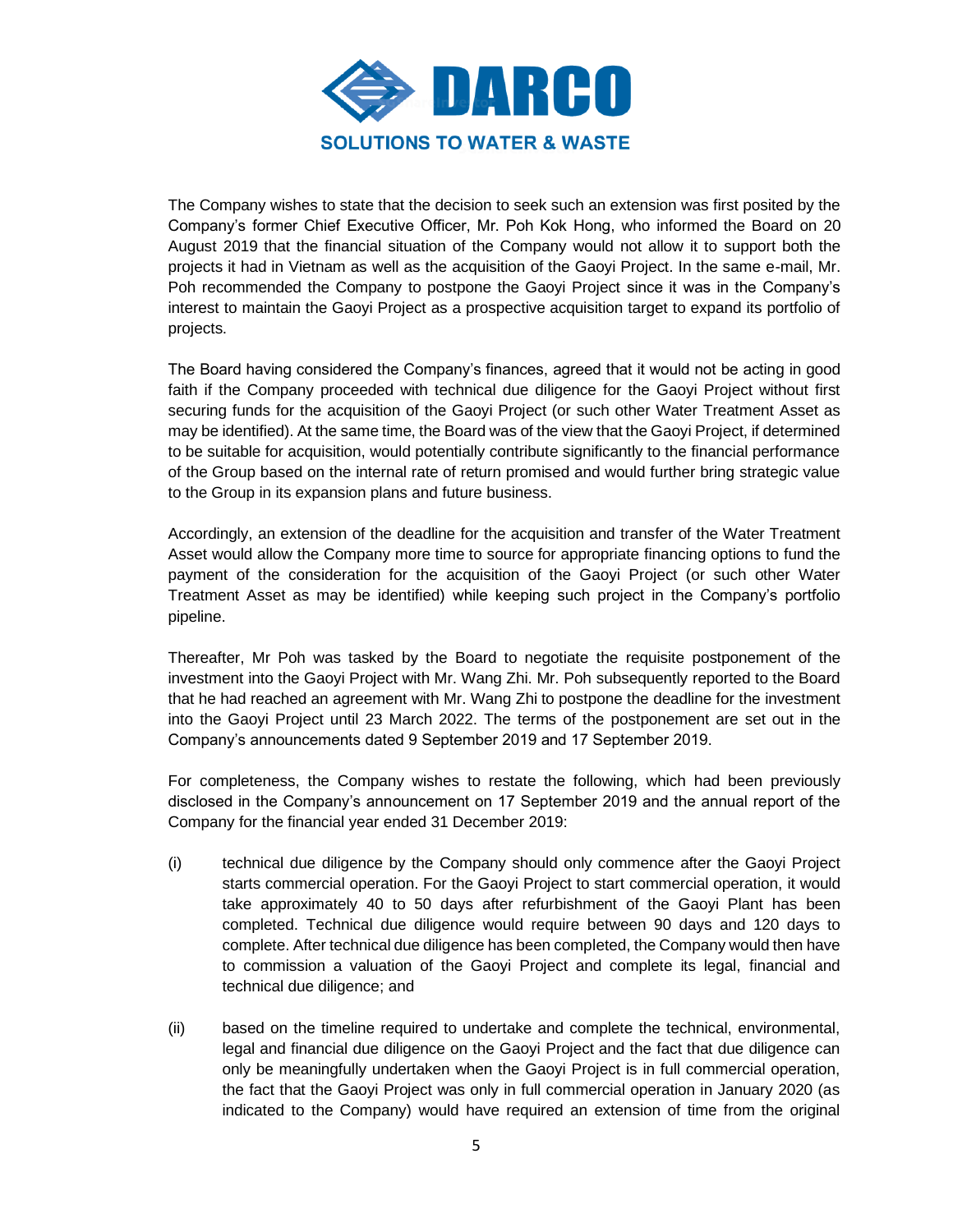

deadline of 22 March 2020 to complete the acquisition even if the Company had not required more time to raise the requisite funding.

# **5. DETAILS OF LEGAL RECOURSE AVAILABLE TO THE COMPANY UNDER THE PLACEMENT AGREEMENT AND SUPPLEMENTAL AGREEMENT**

The legal recourse available to the Company has previously been set out in the Company's announcements dated 9 September 2019 and 17 September 2019. To recap:

Pursuant to the terms of the Placement Agreement (as amended by the Supplemental Agreement) as well as the Deed of Undertaking (as amended by the Supplemental Deed), both the Company and Mr. Wang Zhi have agreed that if, from the date of the Supplemental Agreement and the Supplemental Deed until the Extended Deadline (as defined below), the Company determines that the Gaoyi Project is an unsuitable asset for the purposes of the Asset Injection:

- (a) Mr. Wang Zhi shall, as soon as practicable, offer to the Company an AWTA which satisfies the conditions set out above in paragraph 3 of this announcement;
- (b) both parties shall immediately terminate the LOI; and
- (c) Mr. Wang Zhi shall immediately return the sum of Renminbi 6,000,000 to the Company, such sum having been paid by the Company (or its subsidiary) to Mr. Wang Zhi as a deposit pursuant to the LOI.

In addition, pursuant to the terms of the Placement Agreement (as amended by the Supplemental Agreement) and the Deed of Undertaking (as amended by the Supplemental Deed), in the event that:

- (a) the Board does not approve the Company's investment in the Water Treatment Asset being not in the interest of or beneficial to the Company (the Company to be acting reasonably and the Board acting in good faith) and the Company notifies Mr. Wang Zhi in writing of such decision (the "**Notice of Rejection**"), or
- (b) following the Board's approval of the Company's investment in the Water Treatment Asset, Mr. Wang Zhi fails to complete the transfer of the Water Treatment Asset to the Company or its subsidiary by 23 March 2022 (the "**Extended Deadline**"),

Wang Zhi shall pay a compensation sum of S\$2,000,000 to the Company by way of telegraphic transfer or cashier's order within 5 business days of the Extended Deadline or from the date on which the Company delivers the AWTA Notice of Rejection to Wang Zhi (as the case may be).

The Company further wishes to state that the Board and the Company are bound by the terms of the Supplemental Agreement and the Supplemental Deed to act reasonably and in good faith in determining whether to issue the Notice of Rejection and/or the AWTA Notice of Rejection to Wang Zhi. In this vein, the Company will be required to properly assess the suitability of the Gaoyi Project and any AWTA before issuing either the Notice of Rejection and/or the AWTA Notice of Rejection.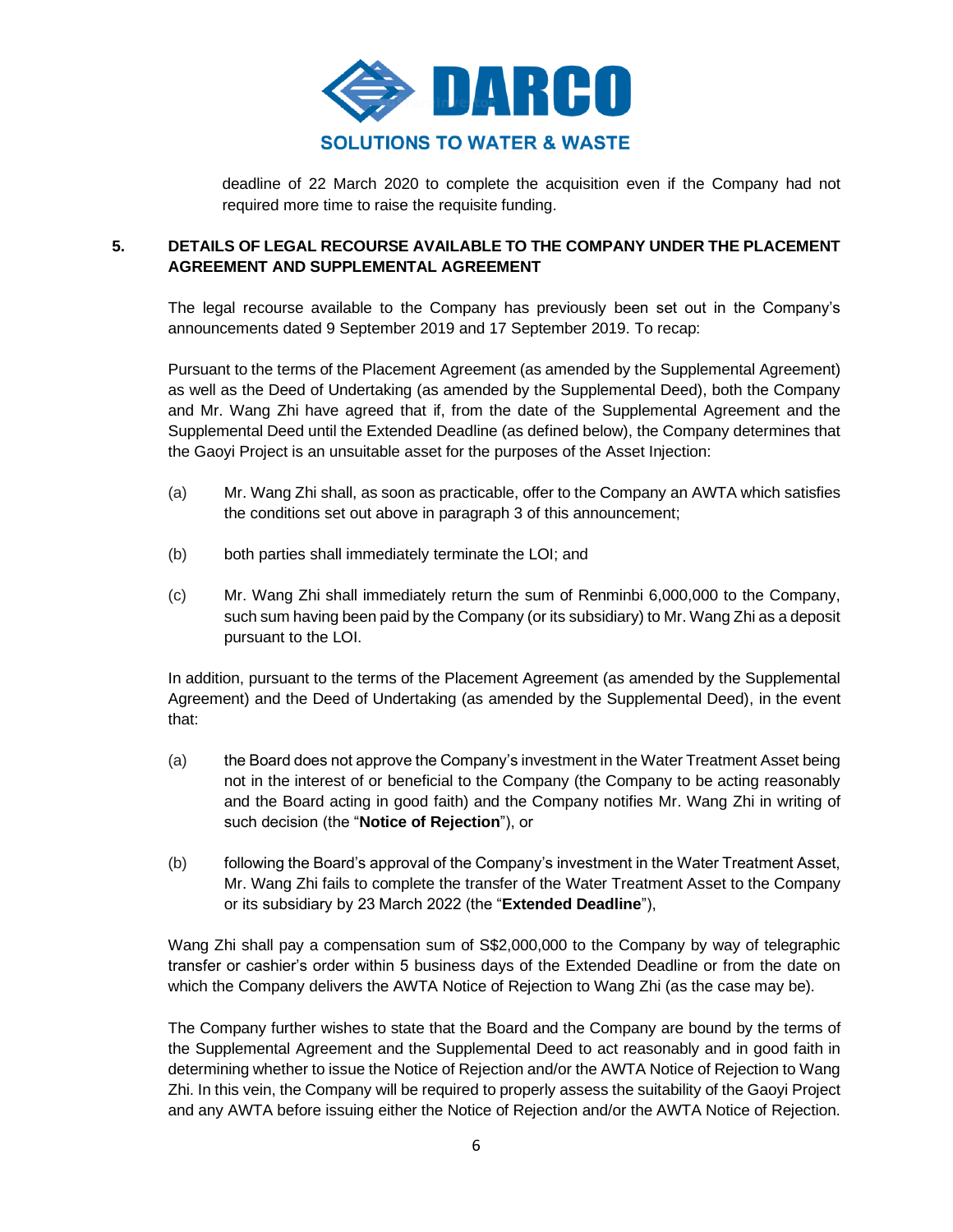

The Company also notes that there is no timeline or procedure stated in the Placement Agreement (as amended by the Supplemental Agreement) or the Deed of Undertaking (as amended by the Supplemental Deed) for the issuance of either the Notice of Rejection and/or the AWTA Notice of Rejection.

### **6. KEY FINDINGS AND RECOMMENDATIONS BY BINNIES**

The due diligence by Binnies was intended to be an elimination process, with 5 stages expected should requirements for each stage be progressively met. To-date, Binnies has conducted the first stage of the due diligence and presented its views to the Board.

The key findings and recommendations by Binnies in the first stage of the due diligence process are, *inter alia*, as follows:

### Critical Requirements for Due Diligence

The following requirements were recommended by Binnies and concurred by the Company at the outset of the due diligence exercise:

- (a) document proof of the Vendor's ownership of the Concession/Asset;
- (b) document proof that the Asset has been accepted by the local authority to commence its commercial operation;
- (c) document proof to show that the Vendor has been receiving tariff payment in accordance with the Concession Agreement; and
- (d) the Vendor agreeing to provide more project information and facilitating a site visit/plant inspection, for a more in-depth due diligence to be conducted.

#### Conditions Precedent to the Acquisition

Binnies had also concluded that as they had not been provided with document proof to demonstrate that any of the following conditions precedent had been met:

- (a) completion of the plant upgrade to 20,000  $\mathrm{m}^3$ /day by the Project Company;
- (b) due diligence and verification of key assumptions on the plant operating parameters and costs;
- (c) procurement of the necessary approvals and permits, with respect to the Plant's concession rights and licenses, from the relevant PRC regulatory authorities and other relevant parties for the change in control of the Plant; and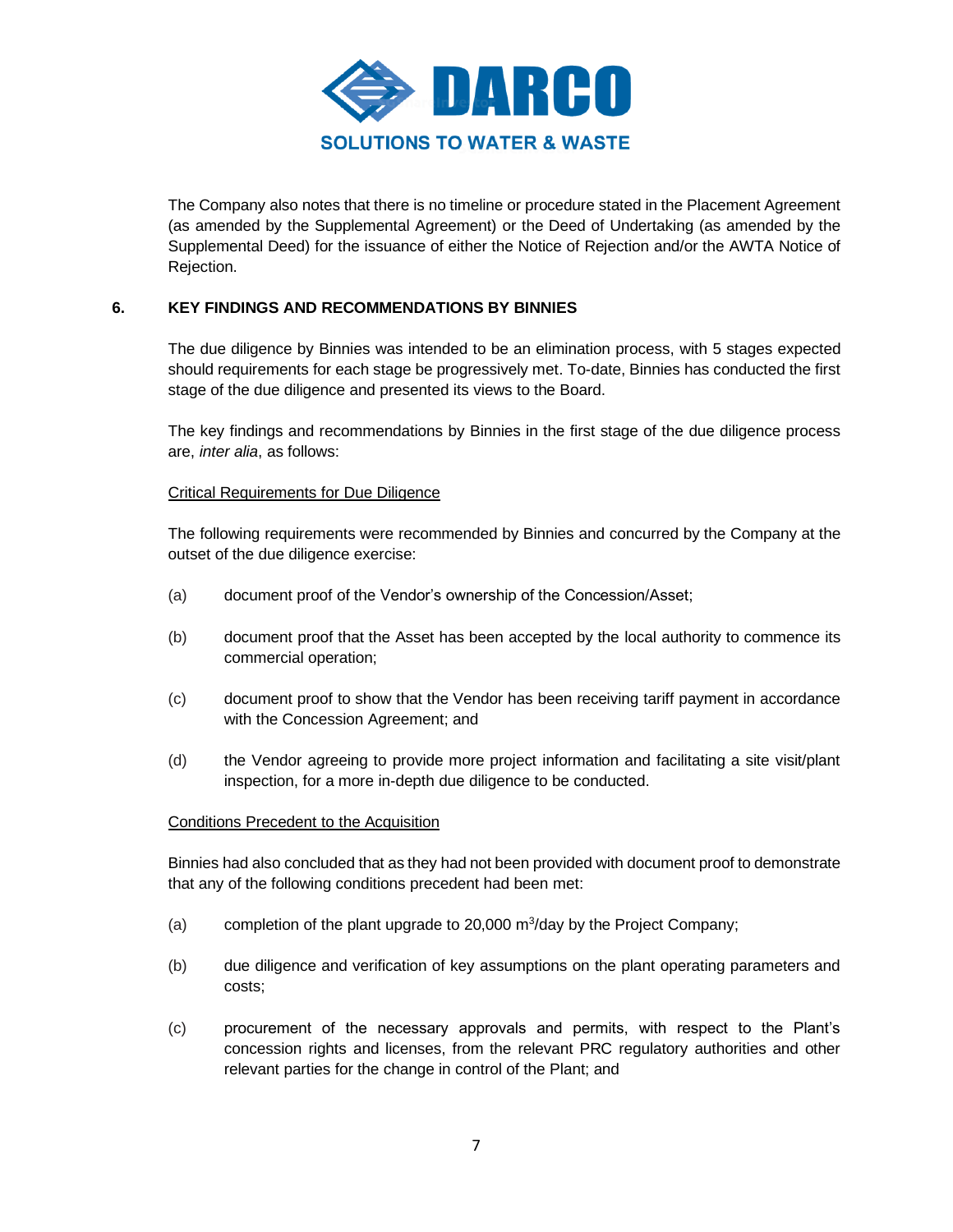

(d) procurement of the necessary waivers from the relevant PRC regulatory bodies with respect to any licenses which the Plant requires for the operations by the Group.

### **Preliminary Views**

As of the first stage of the due diligence process, Binnies' preliminary views are, *inter alia*, as follows:

- (a) "*It is understood the refurbishment work has been performed to the Plant, however, the presently available information is insufficient for Binnies Singapore to express opinion on the technical, operational and financial conditions of the Gaoyi Plant. It is crucial to make available more information for Binnies Singapore to be able to undertake more comprehensive review of the design and operating conditions of the Asset. A site visit to the Gaoyi Plant would also be extremely useful and is a necessary step in any responsible due diligence. At the time of this report, no further project specific information has been made available and site visit/plant inspection has not been facilitated*";
- (b) "*Some assumptions in the Cashflow Projection document would need substantiation to show that the investment would meet its 12% project IRR target. A major doubt is cast on the treatment volume of 40,000 m3/day in the near future when the Concession Agreement is only for a 20,000 m3/day plant with no mention of 40,000 m3/day*";
- (c) "*Based on a preliminary review of the Cashflow Projection document, it appears that for the Gaoyi Asset to achieve a 12% project IRR at a value of RMB 60 million is less than likely. For the target investment to meet its financial target, substantiation is needed to show improved terms (such as higher tariff adjustment, higher minimum purchase volume, lower requirement for sludge dewatering and disposal) have been successfully negotiated by the Seller*"; and
- (d) "*At the time of this [first-stage] Report, none of the 4 critical requirements set out have been met, Binnies Singapore therefore does not recommend proceeding further with the subsequent stages of the due diligence works*".

## **7. DETAILS OF THE KEY INFORMATION, DOCUMENTS AND DATAPOINTS REQUESTED FOR THE DUE DILIGENCE THAT REMAIN OUTSTANDING FROM MR WANG ZHI AND DEADLINE TO PROVIDE SUCH INFORMATION**

The Company has, through its lawyers, requested Mr. Wang Zhi to provide several documents for the due diligence to be conducted on the Gaoyi Project.

The key information, documents and datapoints requested for the due diligence that remain outstanding from Mr. Wang Zhi (the "**Outstanding Information**") are as follows:

(a) Environmental Protection Bureau and/or Ministry of Housing & Urban Redevelopment certificates indicating the approval of commencement of commercial operation of the Gaoyi Plant;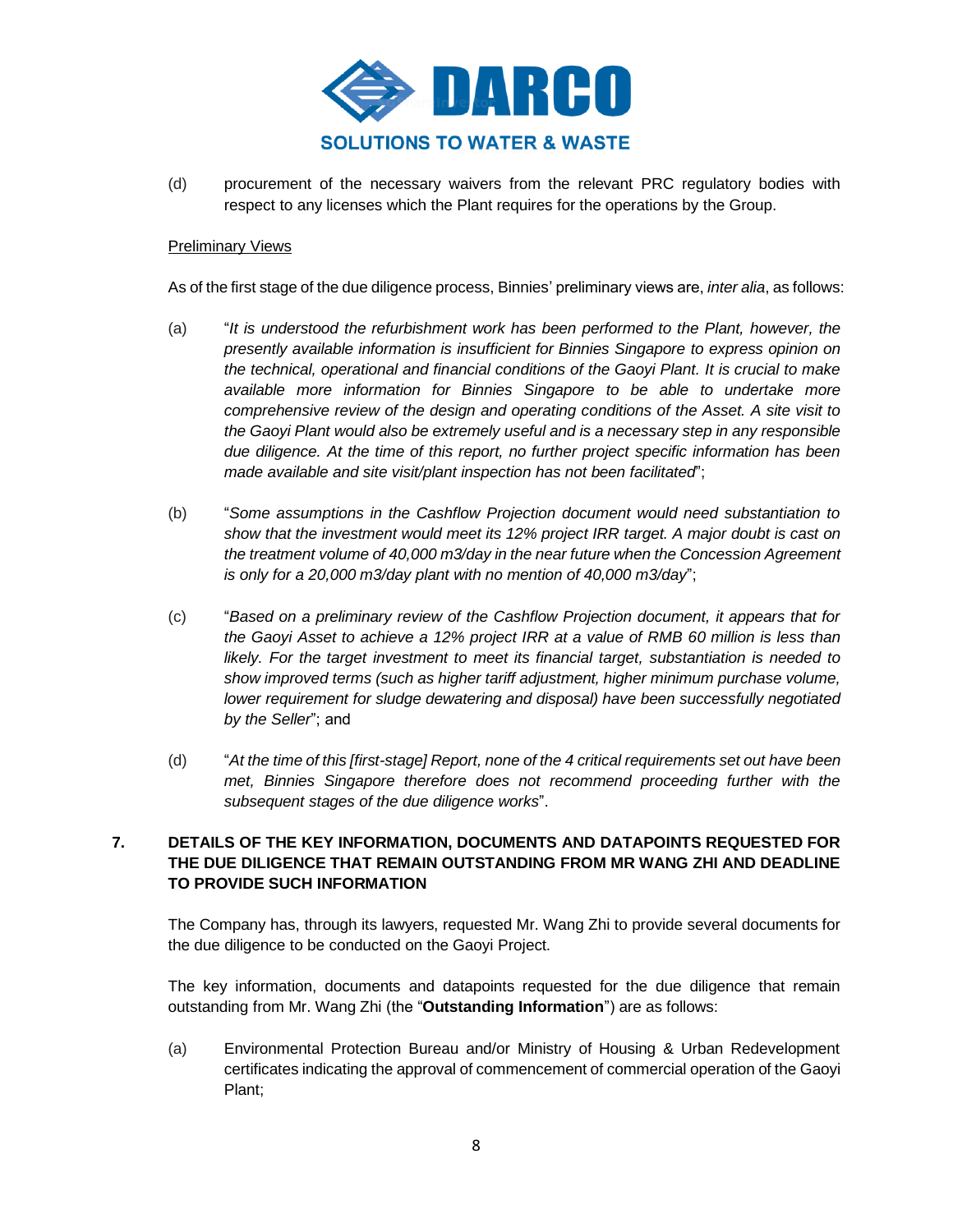

- (b) copies of receipts of monthly tariffs for the past 12 months;
- (c) any supplemental agreement to the provided concession agreement;
- (d) historical financial & operational performance (broken down into monthly and annual performances, if possible) since January 2020, being the commencement of commercial operations;
- (e) financial forecast for the entire duration of the concession; and
- (f) dates which the Company's advisers and consultants could visit to undertake a site visit to the Gaoyi Plant.

The Company is expecting to receive these Outstanding Information from Mr Wang Zhi by the end of September 2021 in order to facilitate the acquisition of the Gaoyi Project by March 2022 if deemed suitable. The Company is reaching out to Mr. Wang Zhi to expedite the provision of these Outstanding Information and to confirm if he can fulfill the timelines.

## **8. BOARD'S ASSESSMENT OF WHETHER IT WILL BE PROCEEDING WITH THE PROPOSED INVESTMENT IN THE GAOYI PROJECT AND THE BASES FOR THIS ASSESSMENT**

The Board is currently assessing whether to proceed with the proposed investment in the Gaoyi Project. As stated in the Company's announcement dated 16 August 2021, the Board has sought the Outstanding Information (as set out in paragraph 7 of this announcement) from Mr. Wang Zhi since 24 May 2021 on the Gaoyi Project. The Board has also since formed a committee to liaise with Wang Zhi and his team on provision of the Outstanding Information. If the Outstanding Information is provided to the Company's and the Board's satisfaction, the Company will be able to commence legal and further technical and economic due diligence. In the event that the Outstanding Information is provided and satisfactory, the due diligence investigations are satisfactory to the Company and the Gaoyi Project meets the Company's investment criteria, the Board anticipates that it will likely proceed with the investment into the Gaoyi Project. If the Outstanding Information is not provided or is not satisfactory, and/or due diligence investigations are not satisfactory to the Company, and/or the Gaoyi Project does not meet the Company's investment criteria, the Board is likely to proceed to issue the Notice of Rejection to Mr. Wang Zhi.

The Company wishes to emphasize that it has not reached a decision whether to proceed with the Gaoyi Project as it is awaiting the Outstanding Information from Mr. Wang Zhi by 30 September 2021. To-date, Binnies has completed only the first out of five stages of the due diligence process.

# **9. BOARD'S ASSESSMENT OF (I) THE TIMELINE; AND (II) INFORMATION REQUIRED, FOR A DEFINITIVE CONCLUSION TO BE MADE ON THE GAOYI PROJECT IN ORDER FOR THE COMPANY TO SECURE THE LEGAL RECOURSE DESCRIBED IN PARAGRAPH 5 OF THIS ANNOUNCEMENT**

Under the terms of the Supplemental Agreement and the Supplemental Deed, both the Company and Mr. Wang Zhi has until 23 March 2022 to determine if the Company is to proceed with the